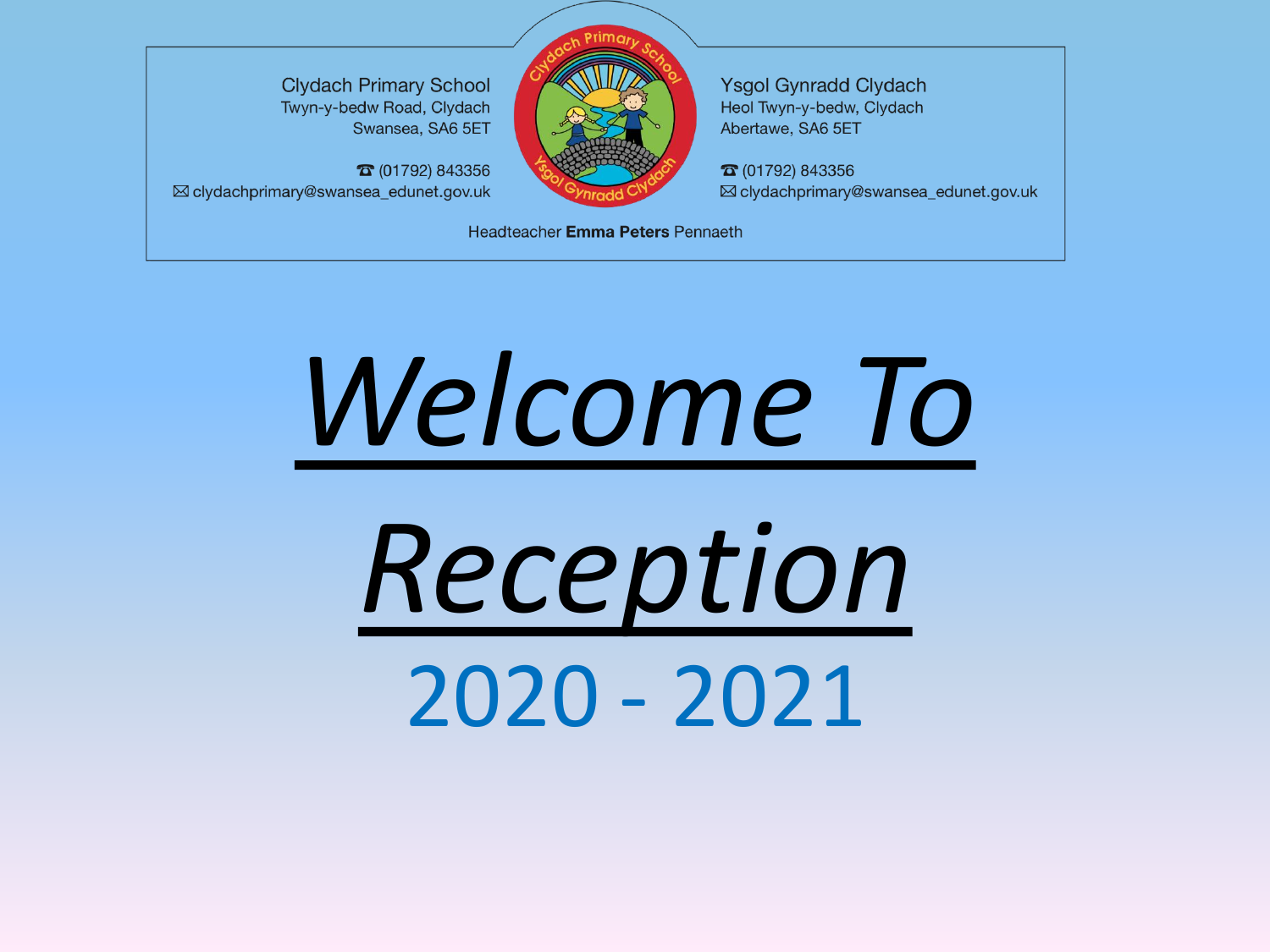

### The First Few Days

- As part of the transition arrangements and to support the children with settling well into their new surroundings and routine, we ask for arrangements to be made for all Reception children to be collected at 1pm for the first full week back.
- Children will have the opportunity to stay for lunch each day and will then go home afterwards.
- From Monday 7<sup>th</sup> September 2020 children will attend full time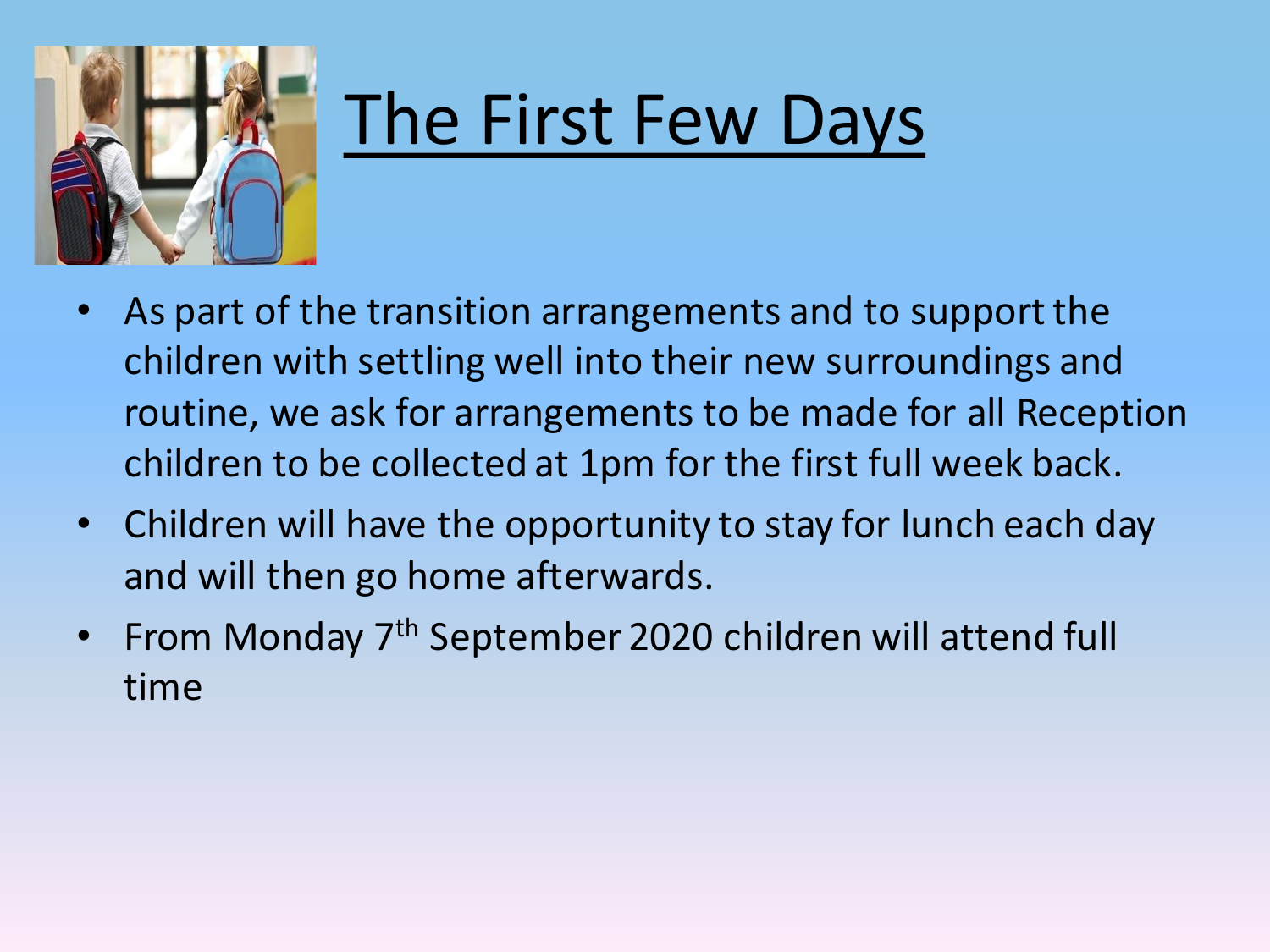# Morning Routine

- Children will enter the class via the ramp door and be asked to hang up their coats on the rack and put their snack boxes in the box independently.
- No adults will be allowed into the classroom.
- Please ensure any lunch bags are brought into class to start with this year.
- If you need to speak with the class staff you will need to ring the FP Department to do this over the phone or make an appointment.
- Any urgent information can be passed during arrival/release if required however the children, social distancing and safety precautions are our main priority.
- Please ensure your child is on time.

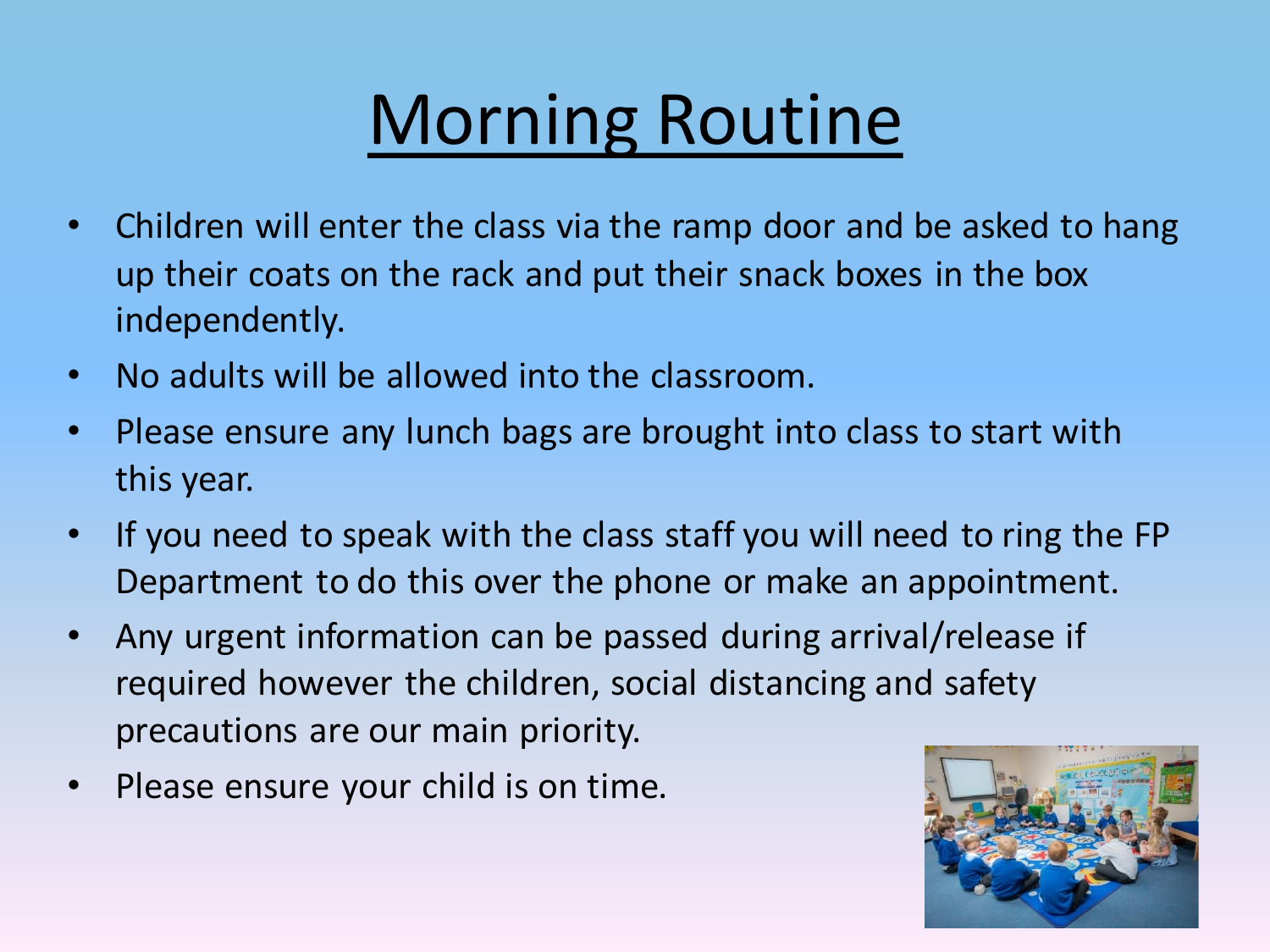# End of Day Arrangements

- Children will be dismissed from the same door where they enter.
- Parents usually wait just below the ramp. It would be a great help if the parents could keep to the left hand side so that they are easily seen by staff.
- Please let us know end of day pick up arrangements on the collection sheet and notify us if your child is going with anyone other than those on this list, in advance
- Bare with us it takes us a few weeks to get to know you all, we are not the best with names or faces!!!!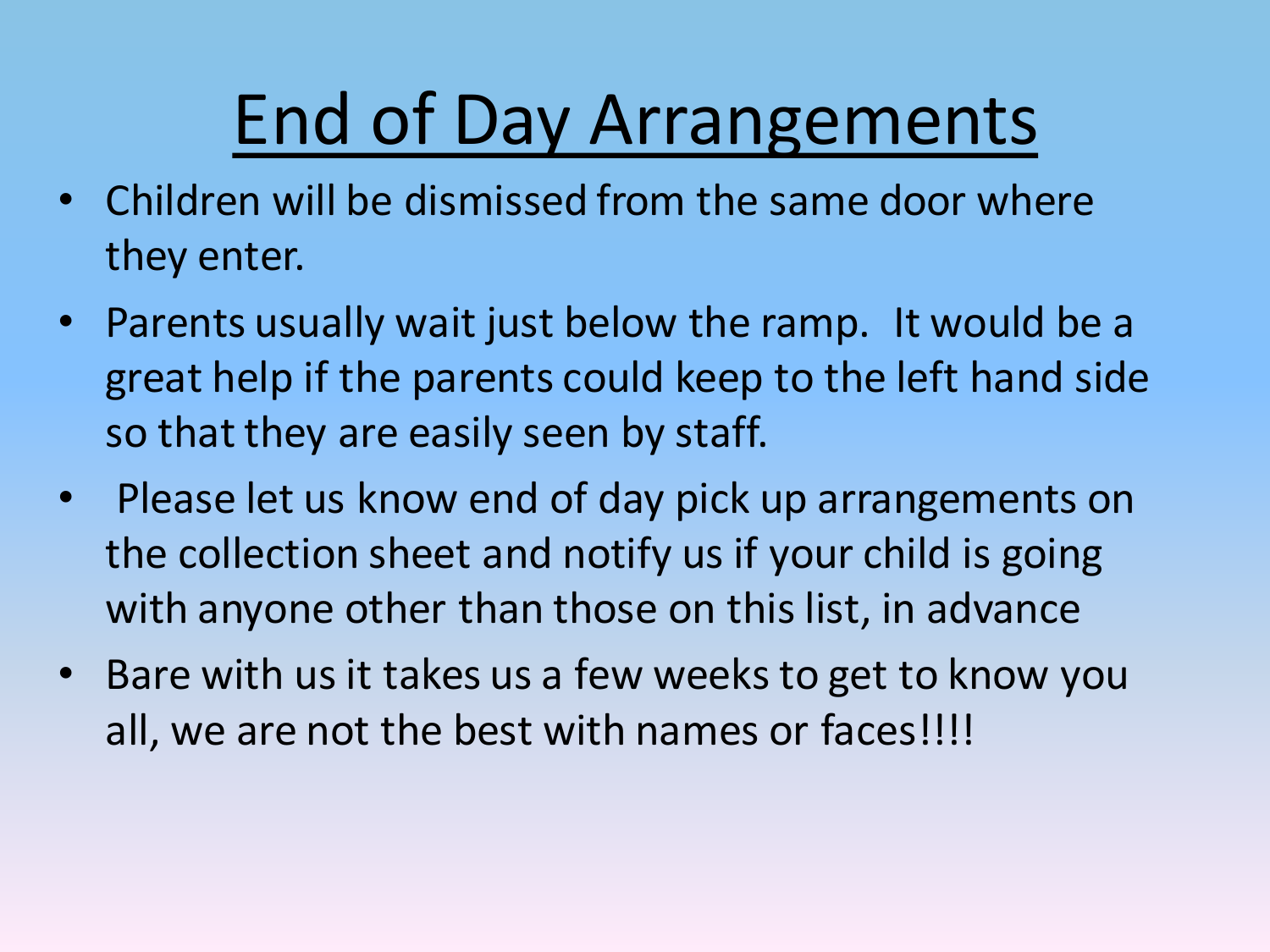# Uniform

- Your child participates in daily practical activities which are vital to their learning. On occasions these may be messy, so please could you ensure they wear durable school uniform.
- Sensible footwear
- Coats
- Please ensure all clothing is labelled.

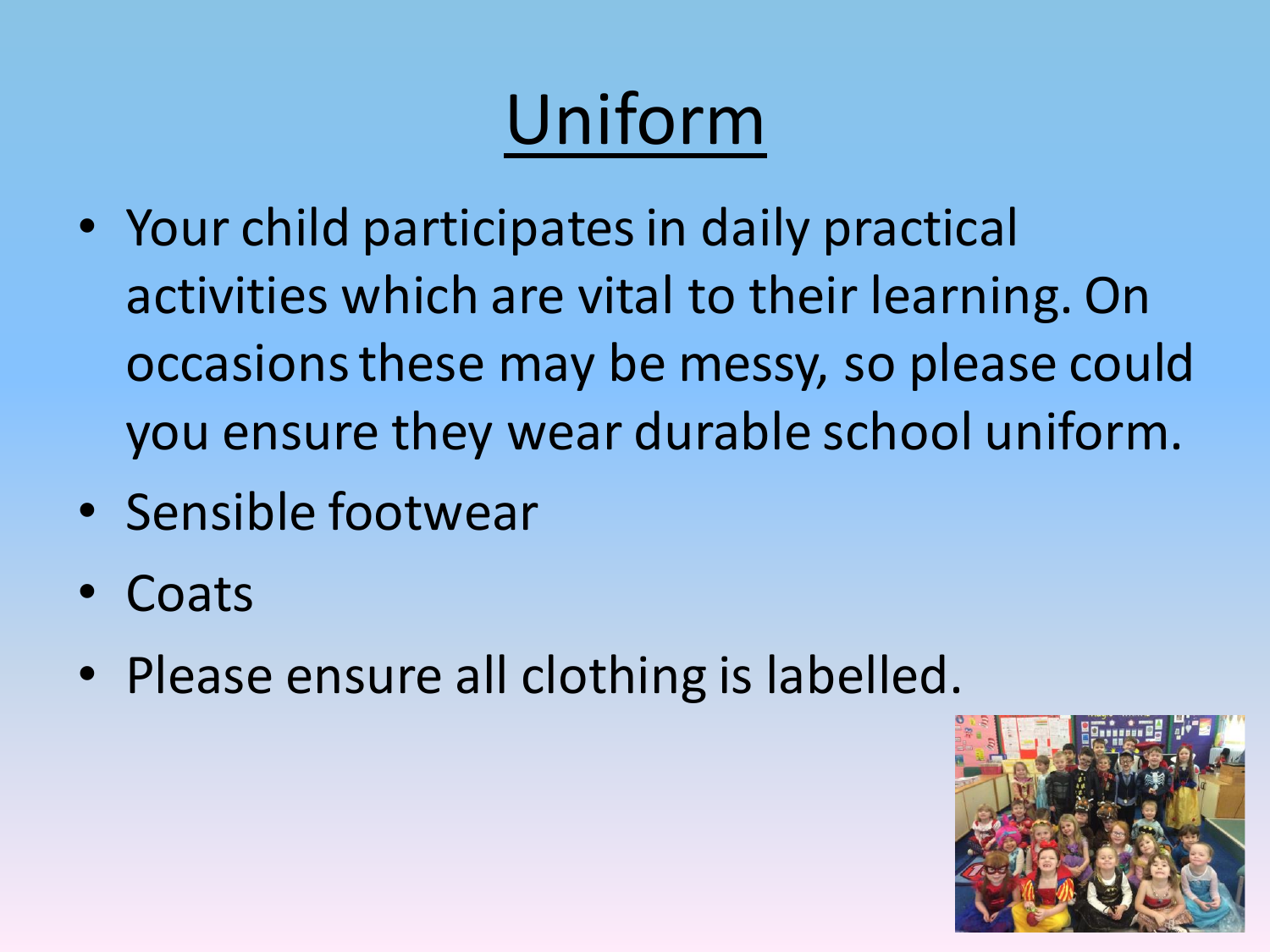# The Curriculum

- We will be teaching through the 'Foundation Phase' philosophy.
- The Foundation Phase is the statutory curriculum for all three to seven year olds in Wales, having been introduced in September 2010. It encourages children to be creative and imaginative, and makes learning more enjoyable and more effective.
- Emphasis will be placed upon experiential learning
- We will be learning through the Literacy and Numeracy Framework and building on key skills throughout our learning, through the use of Rich tasks
- Outdoor learning is key
- We are beginning to implement to the New Curriculum for Wales

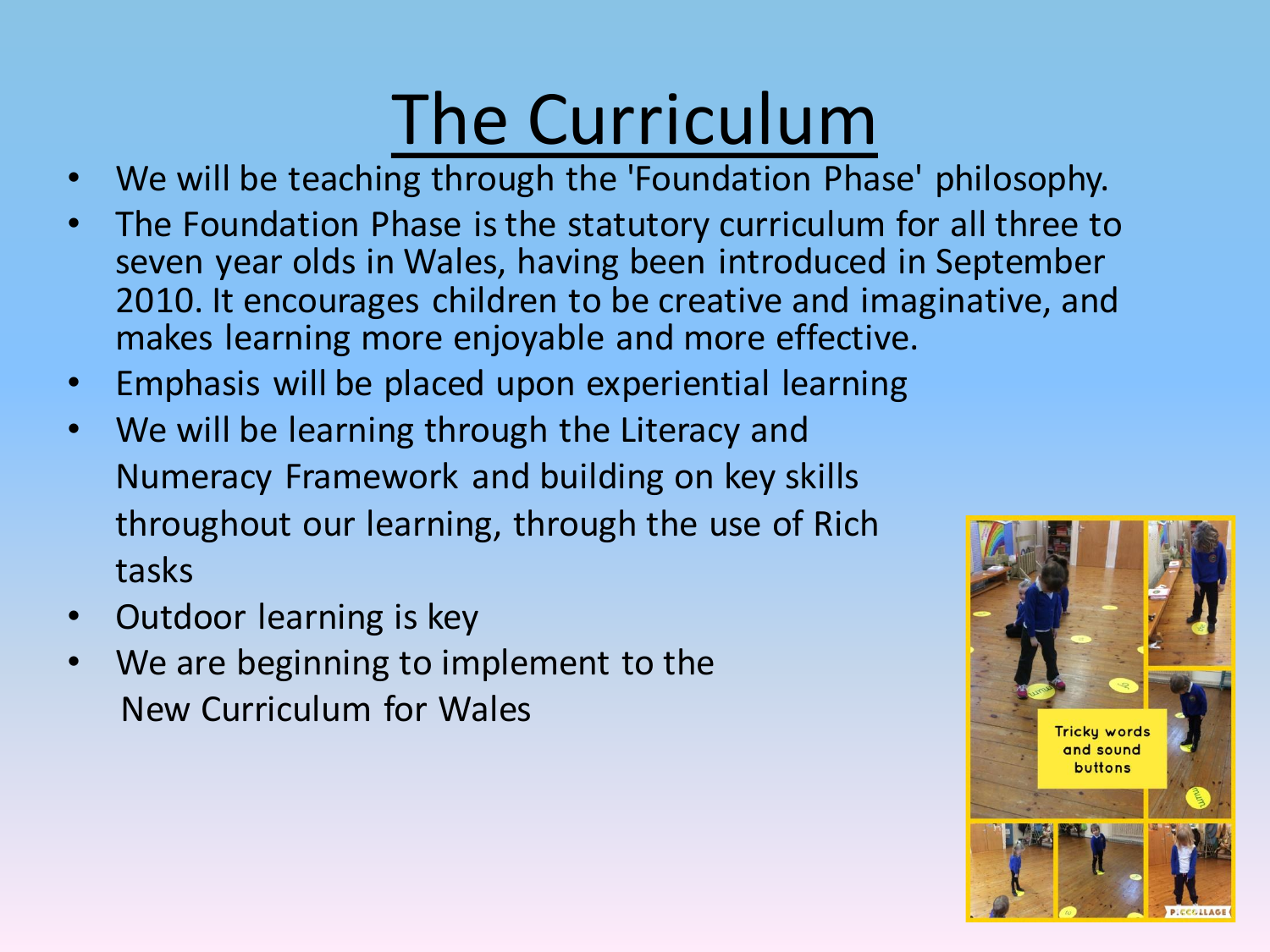#### **The Foundation Phase Areas**

**The seven Areas of Learning are:**

- Personal and Social Development, Well-being and Cultural Diversity
- Language, Literacy and Communication Skills (revised to include the literacy component of the LNF)
- Mathematical Development (revised to include the numeracy component of the LNF)
- Welsh Language Development
- Knowledge and Understanding of the World
- Physical Development
- Creative Development.
- **Baseline Assessment will be carried out within the first 6 weeks of Reception for all children (statutory)**

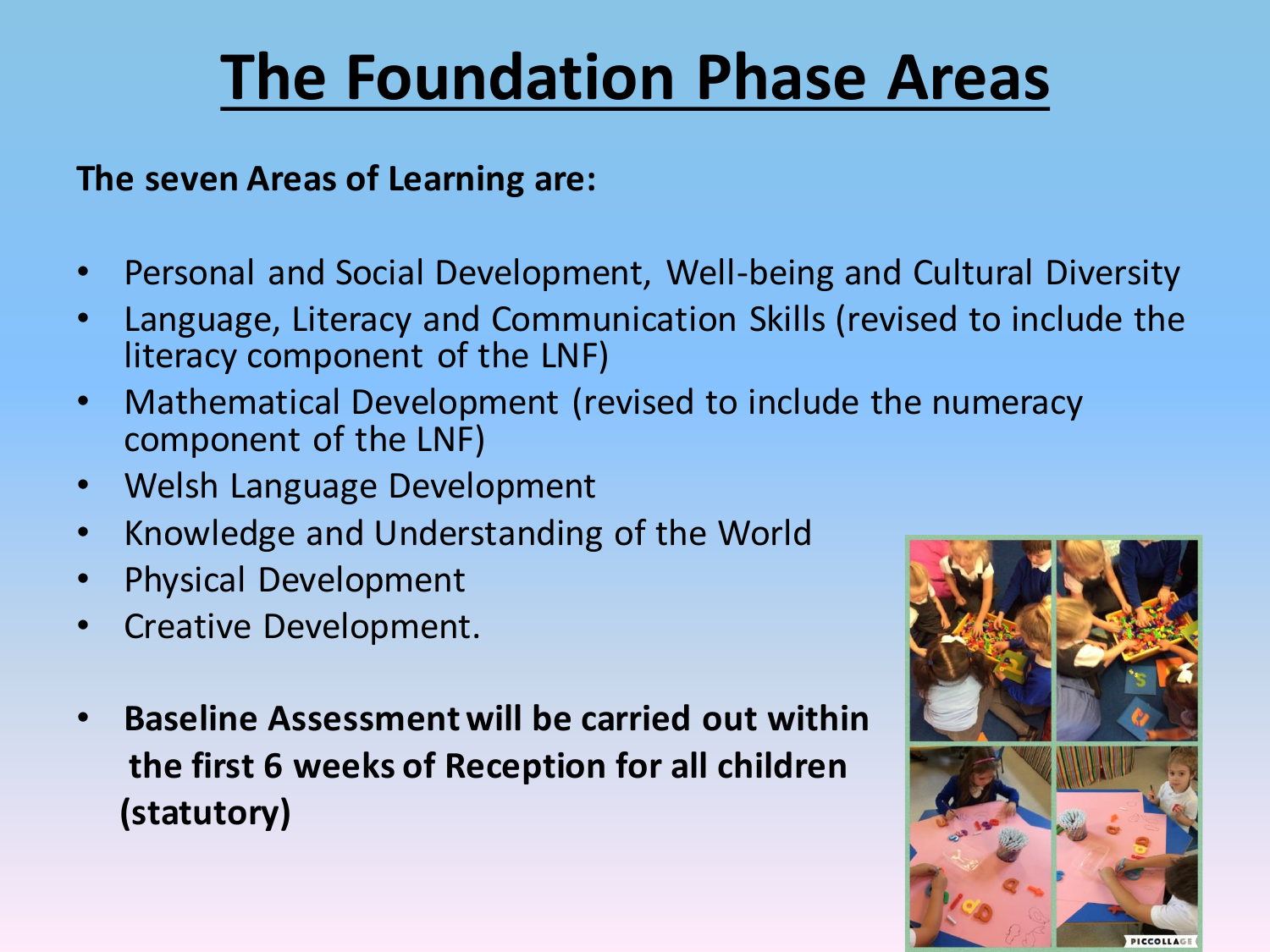# **Topics**

• **Autumn Term – Africa**

• **Spring Term – Castles and Dragons**

• **Summer Term - Animals**

• We always start a topic by asking the children what they already know and what they would really like to find out, and we try to use this as much as we can throughout their learning. We encourage them to lead their own learning. We plan for this and reflect on our learning weekly to ensure our pupils are at the forefront of their own learning experiences ensuring they are purposeful and meaningful

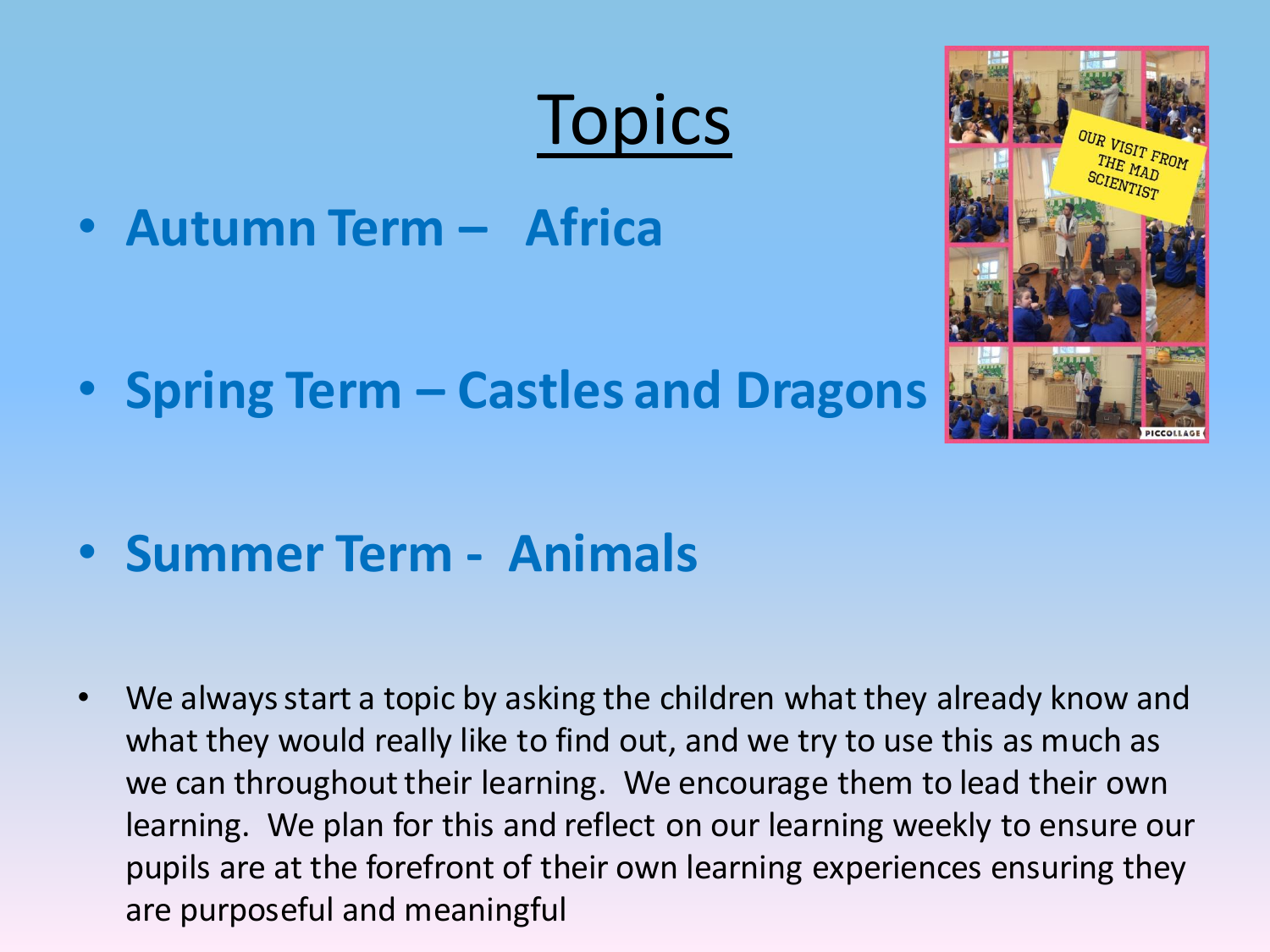

#### **Literacy**

The children are encouraged to develop their early reading and writing skills through a range of activities, including 'role play' situations, story time, reading activities, the writing area and more structured focused tasks.

- We will be looking at and developing their phonological awareness, focusing on letter and sound recognition leading on to letter formation and early writing development.
- Children will learn about letter sounds and patterns through the 'Letters and Sounds' programme.
- Blending and Tricky words key focus
- Lots of our learning will focus around picture books which will be a stimulus for lots of our literacy and topic based learning activities.

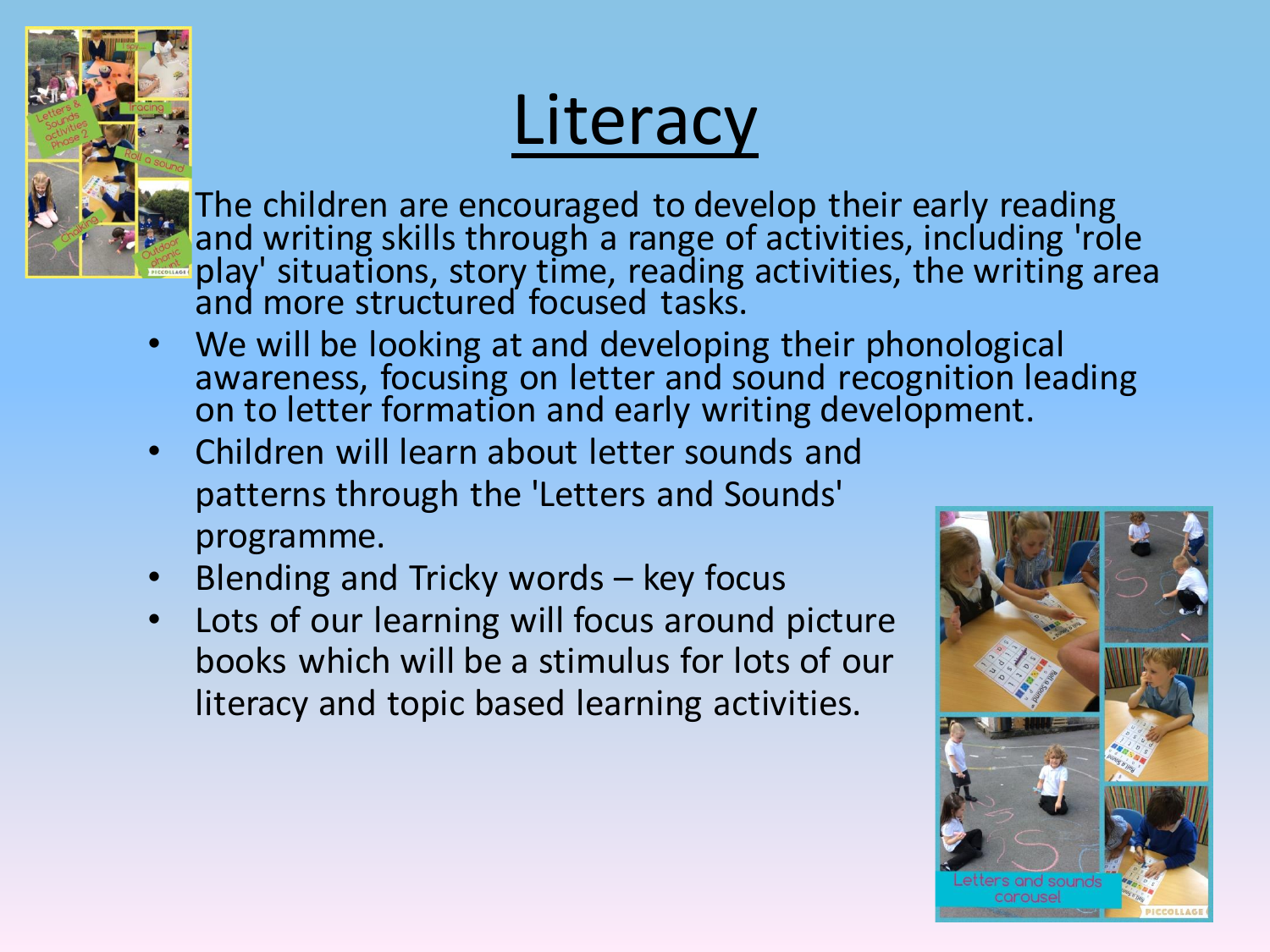

# Reading

•Starting your child`s reading journey is an exciting time.

- •After the children have settled (by half term) reading books are given out.
- •Your child will read to an adult during the week, usually and always when possible on their designated reading day and more whenever possible.
- •Your child will benefit from a range of reading based activities and development opportunities throughout the week.
- •Please make every effort to read with your child whenever possible to ensure sufficient reinforcement of high frequency words, phonics and sight vocabulary is built on - 10 minutes each night is ample.
- •Please can you ensure that reading books and book bags are brought in consistently – every day if possible, especially on their reading day.
- •The school reading scheme is The Oxford Reading Tree.
- •We ask for any reading of their books at home to be recorded/signed in their reading diaries so that we can work together whilst progressing through your child`s reading development.
- •Your child`s book will be changed when or if we feel it is appropriate to their reading progression and understanding.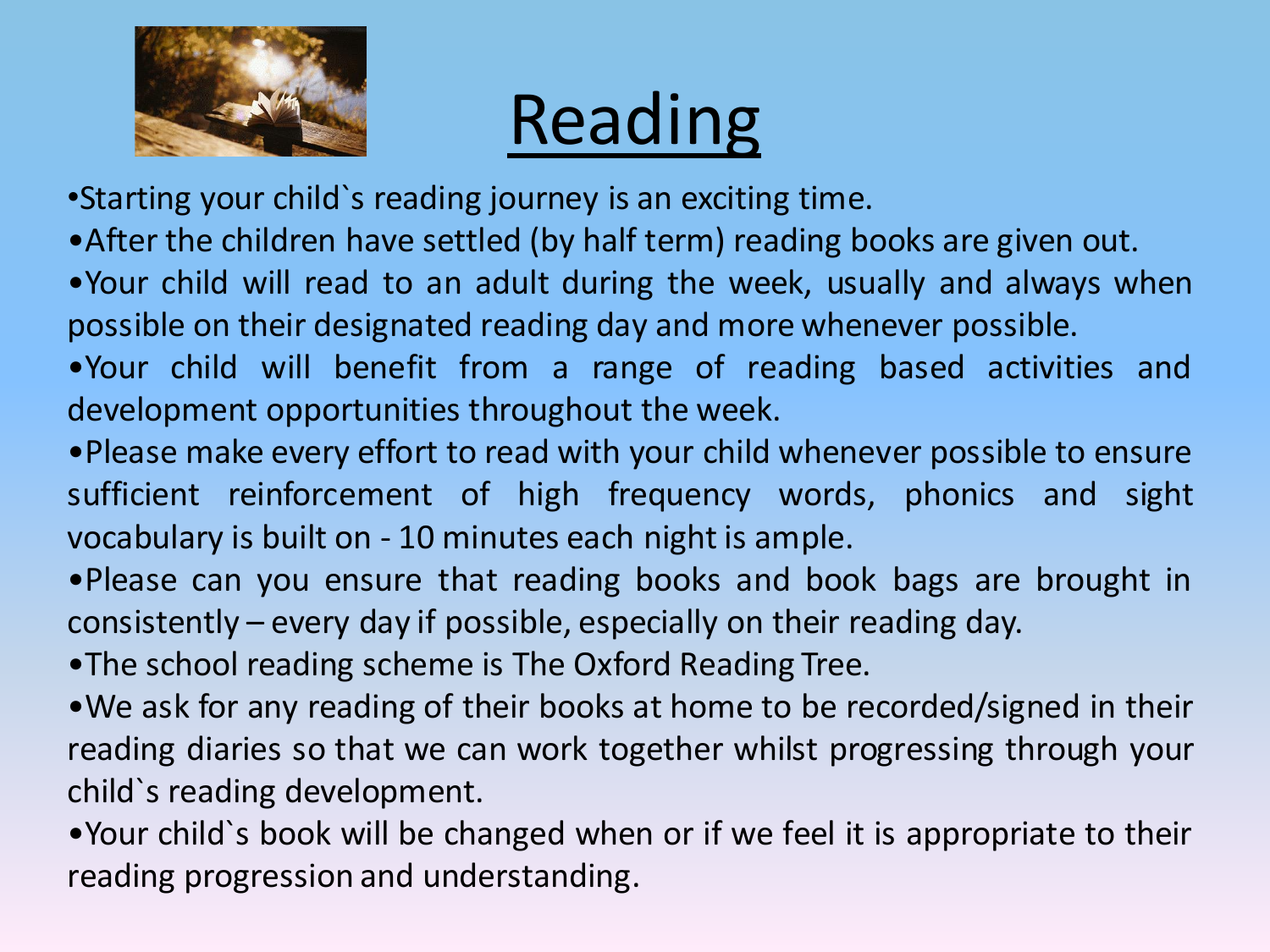

### **Numeracy**

• Our mathematical learning will follow our

Numicon scheme and we will be building on their p knowledge of the Numicon shapes and patterns.

- We will also be focusing on number recognition and formation, they will do this through multi sensory and practical games and activities.
- We will be working on counting forwards and backwards, and developing their early understanding of the number system.
- As the term progresses we will look at adding groups of items/numbers together to explore basic addition and subtraction strategies.
- Shape, data and measure activities integrated into the weekly teaching of mathematics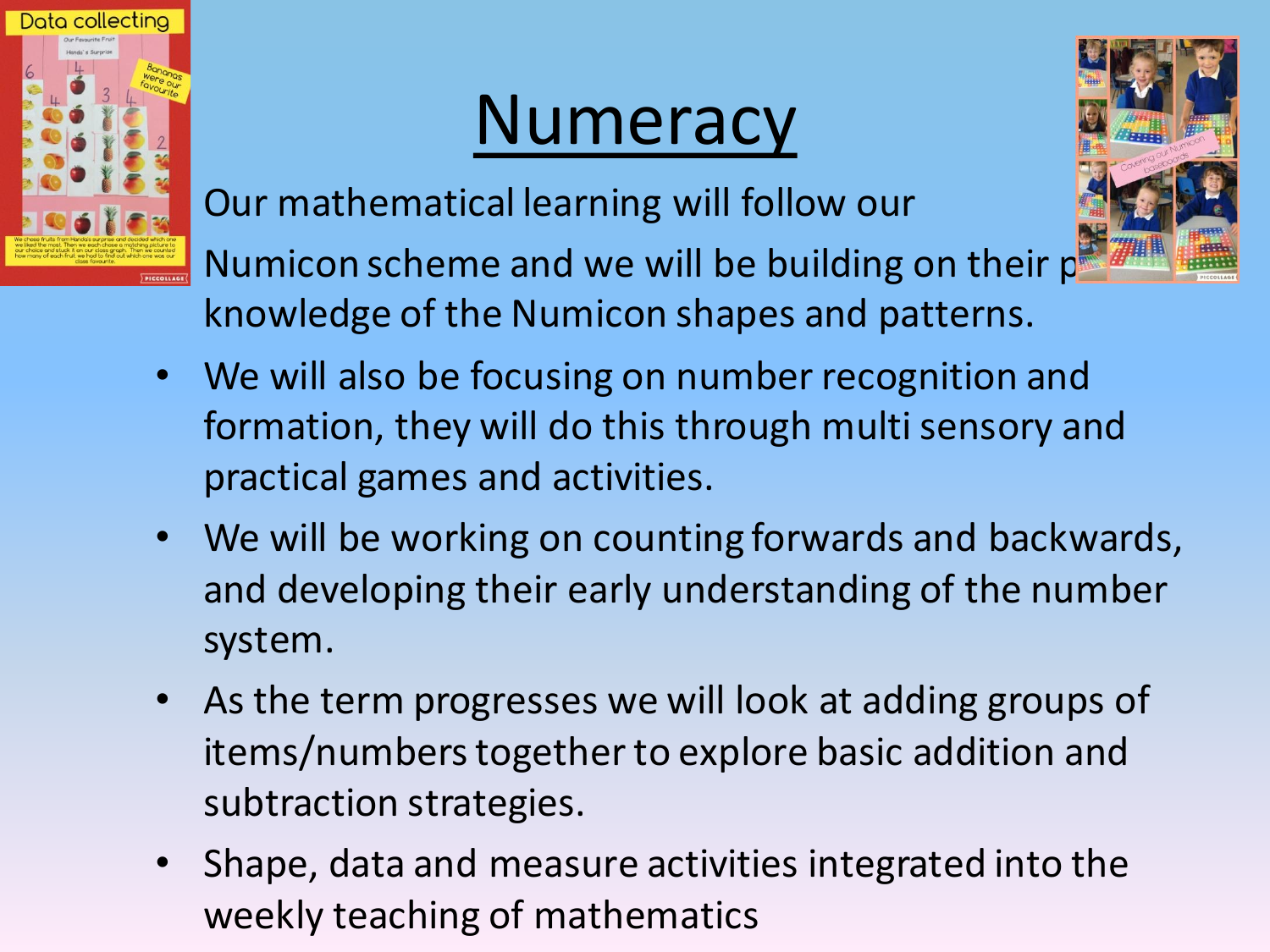# Speechlink/Language Link

- All children will be Language Link screened during the Autumn term – Understanding of language assessed
- Some children may be Speechlink screened if we identify any speech difficulties – articulation/production of speech
- Language Link/Speechlink support groups games, activities and strategies – TAs and Mrs Carty if appropriate
- Early identification Intervention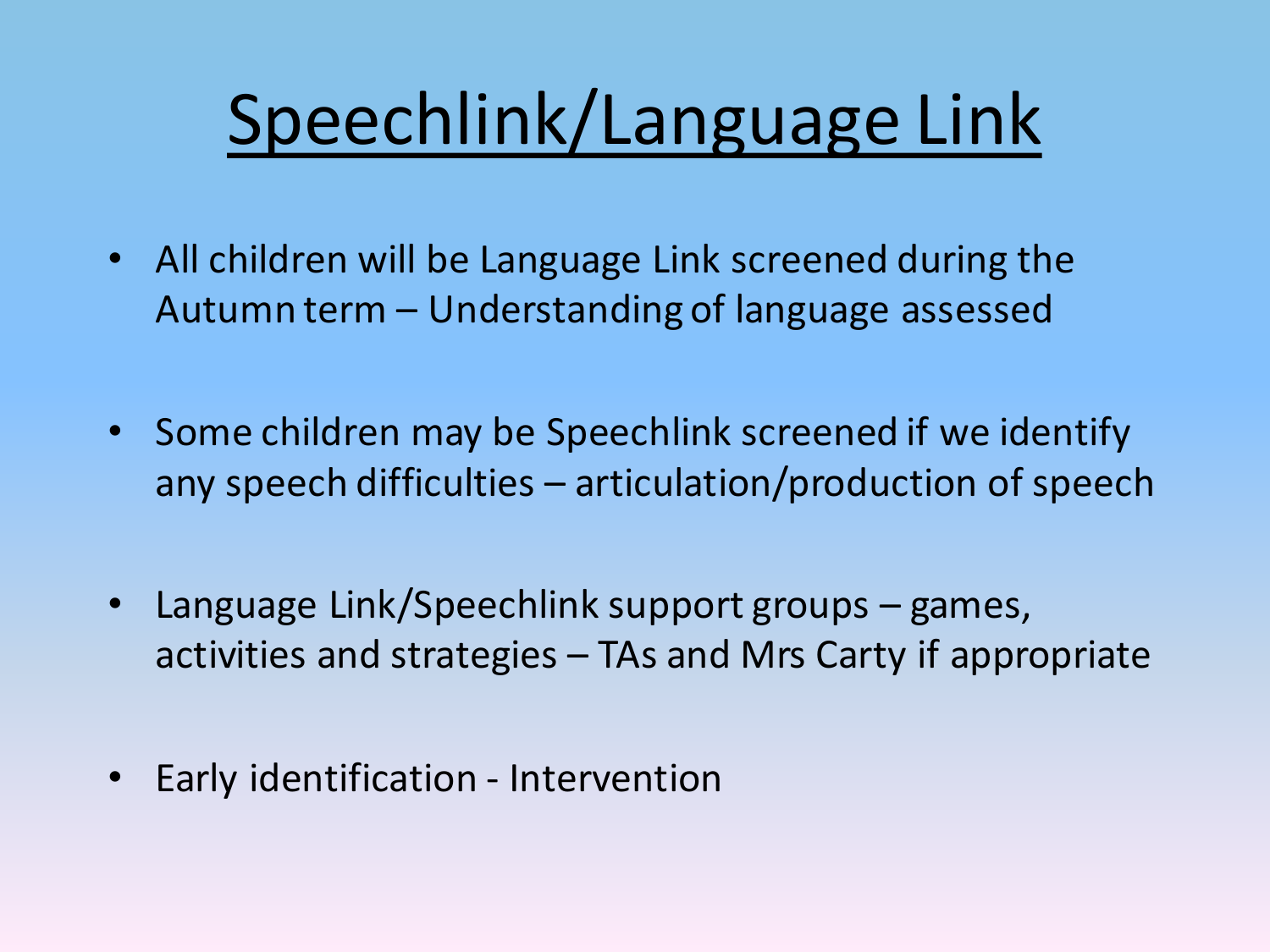## School Website/Blog



- Please remember to check out our school website and our class page and blog for the latest information about our learning experiences.
- We enjoy reading the comments left, so please feel free to add a note to our learning.
- Here you will find class information and reminders as well as it being an ideal place to check out all the latest photographs
- We aim to update it at least weekly keep checking
- *Outside notice board – key reminders and info.*